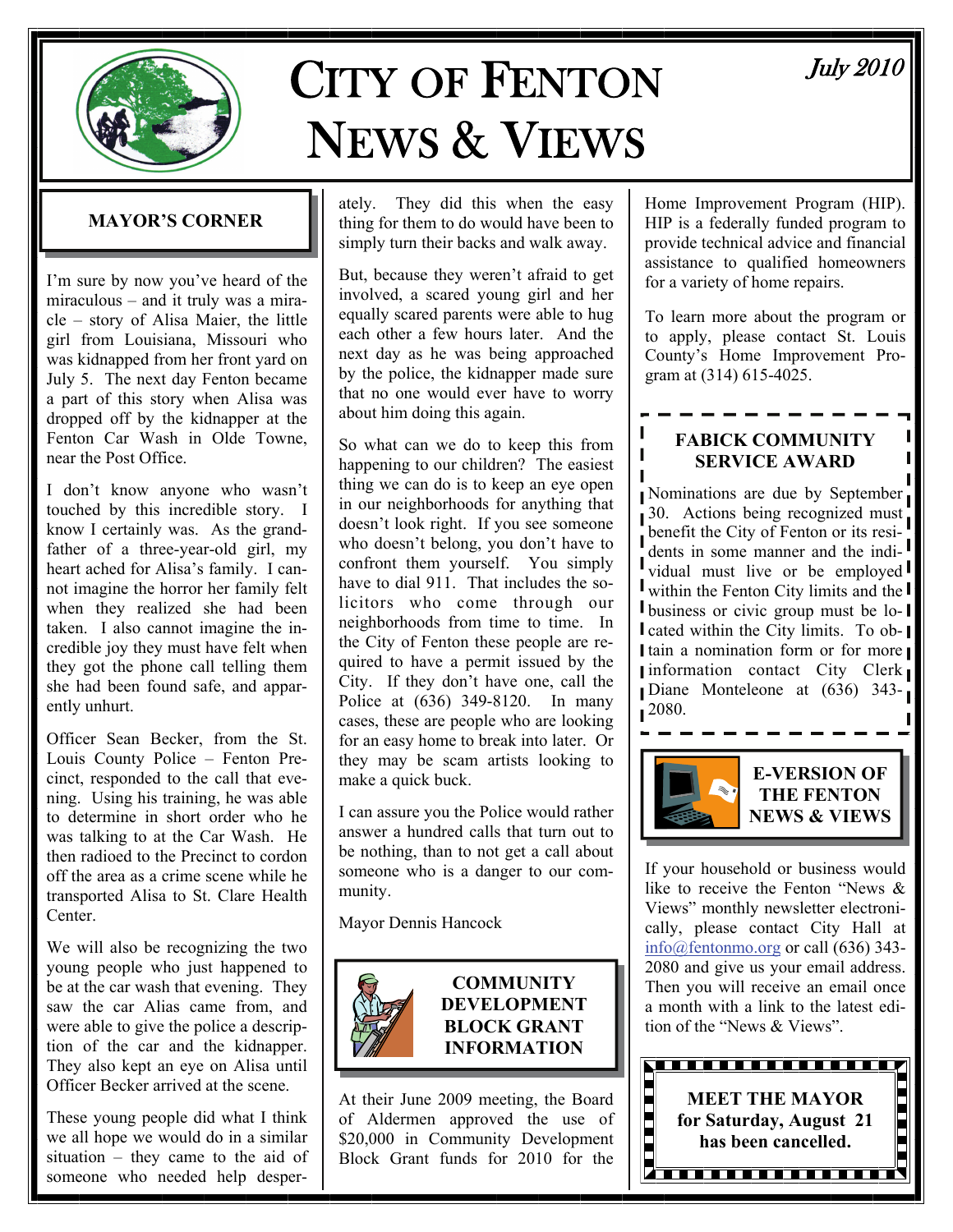#### Page 2 **FENTON NEWS & VIEWS** July 2010

**PLANNING AND ZONING COMMISSION WILL NOT MEET IN AUGUST** 

#### **FREE!! MULCH AND COMPOST**



On a first-come basis, residents of the City may take advantage of free mulch and compost located in Fenton City Park behind the old tennis courts. The available mulch and compost material is the end product of our lawn debris and leaf removal programs from the previous year. Many residents utilize this material in their vegetable and flower gardens. Help us complete our recycling process by utilizing the mulch and compost.



**ST. LOUIS COUNTY POLICE—FENTON PRECINCT UPDATE** 

### **DANGER!**

Just a few minutes in a hot car could kill your pet!

A pet should NEVER be left unattended in a parked car when the outside temperature is over 70 degrees. Allowing an animal to be harmed in this way is considered animal abuse. It is illegal and punishable by fines and imprisonment. When the temperature outside is above 70 degrees, a parked car quickly becomes unbearably hot inside within minutes, even with the windows left slightly open.

- In just 10 minutes, the temperature inside your car can reach 102 degrees or hotter.
- In just 30 minutes, the temperature inside your car can reach 120 degrees or hotter.
- At 110 degrees, your pet may have

just minutes to live! Your pet may suffer a heatstroke, leading to collapse, or brain damage.

**If your pet is overheated take emergency action.** Put your pet in cold water or give it a cold-water rubdown immediately to lower its body temperature. Take your pet to the veterinarian for a thorough examination.

If you see an animal in distress or locked in a parked car, please call (636) 349-8120 or the Humane Society of Missouri hotline at (314) 647-4400.

**Neighborhood Policing Officer (636) 343-2080 P.O. Aaron Dilks-Ext. 1123** 

> **Precinct Phone (636) 349-8120**



*For information on these programs, including fees and times, check out a copy of the "Beacon".* 

## **SOFTBALL LEAGUES**



Registration is now open for the next session for softball leagues. For details please contact (636) 343- 0067 or check out the [Softball Leagues](http://www.fentonmo.org/index.aspx?NID=900) link at the [www.fentonmo.org.](http://www.fentonmo.org)

#### **FALL INDOOR VOLLEYBALL**

Don't miss out on the most popular team sport at RiverChase. Fall league sign ups begin July 19. Monday, Tues-



day, Wednesday and Friday leagues are recreational. Thursday is competitive. All leagues are 8 games and play begins September 7. For more information call RiverChase.

#### **YOUTH SOCCER LEAGUES**

Youth soccer league registration has begun! For ages 3-8, this coed 8 game recreational league is perfect for learning the skills of soccer. Games are played on Saturdays at Fenton City Park. Registration ends August 22 and play begins September 11.

*For information on all programs (including fees and times), contact RiverChase of Fenton at (636) 343- 0067. You can also check out the Beacon at [www.fentonmo.org](http://www.fentonmo.org).*

**Due to budget constraints, the Musical Sunset event and fireworks display at Fenton City Park has been suspended for 2010.** 



#### **NEW BUSINESS CORNER**

The following businesses have applied for an occupancy permit and are planning on calling Fenton "home":

*Spectrum Cleaning*  1505 Fenpark Drive (service based cleaning company)

*Wireless Vision St. Louis LLC*  676 Gravois Bluffs Blvd., Suite A1 (cellular service provider)

> *Carrie Duepmann*  320 Gravois Road, Suite F (counseling service)

*Keystone IT Consulting*  1804-1806 Larkin Williams Road (storage and refurbishment of computer equipment)

*Polaris Industries*  1710-1720 Fenpark Drive (warehouse and distribution for wholesale packaging products)

*Gateway Electrical Sales*  1724-A West Park Center Drive (office/warehouse)

Welcome to Fenton. We are glad you are here!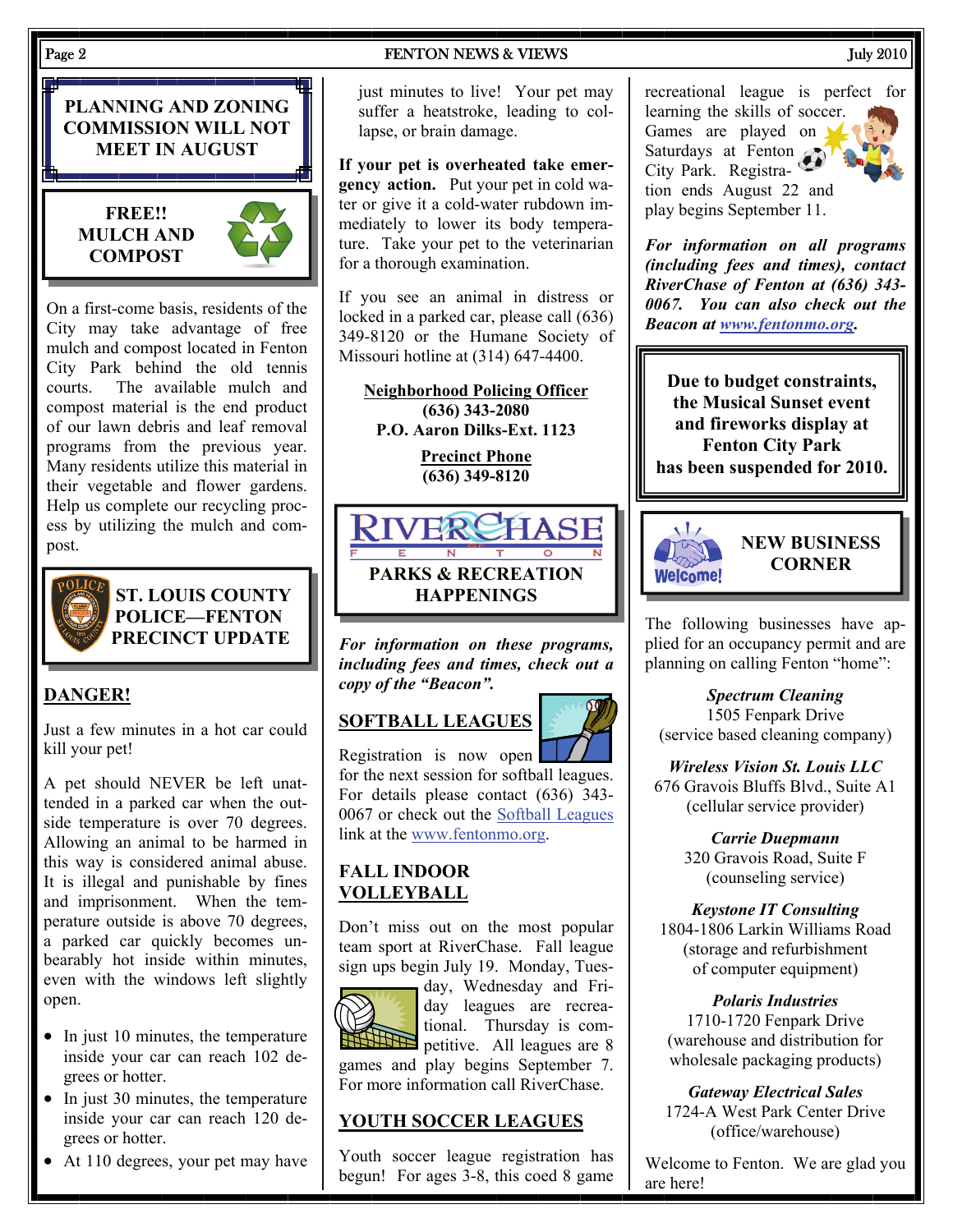#### Page 3 FENTON NEWS & VIEWS 3 FENTON NEWS 3 FENTON NEWS 3 FENTON NEWS 3 FENTON NEWS 3 FEMALE 3 FENTON NEWS 3 FEMALE 3

#### **FENTON HISTORICAL SOCIETY**

**Second Annual Book Fair Saturday, October 2 Swantner House #1 Church Street 10:00 a.m. - 3:00 p.m.** 





Last month's article has started the ball rolling and donations are beginning to arrive. Examples of books that might be donated are: children's books, history, cookbooks, art, historical novels, fiction, nonfiction, etc. And as always, they should be **gently used and suitable for resale**.

#### മാര

Our meetings are held at 7:00 p.m. on the first Thursday of each month at the Swantner House, #1 Church Street. Please join us - you do not have to be a member to attend.

For more information please call (636) 326-0808 or (636) 343-4186.

#### **DECISIONS FROM THE JUNE 3 AND 24 BOARD OF ALDERMEN MEETINGS**

#### *Presentations*

- Mayor Hancock presented "Mayor for the Day" Robert Gray with a Proclamation recognizing his contribution to the community.
- The Mayor, along with the Board members, recognized and congratulated Recreation Assistant Lisa Schmitt for five years of service.

#### *Decisions*



 $\checkmark$  Approved 41 Liquor License re-

newals effective July 1, 2010 through June 30, 2011.

- $\checkmark$  Approved five (5) new Liquor Licenses effective July 1, 2010 through June 30, 2011.
- $\checkmark$  Approved two (2) Tasting Permit Liquor Licenses effective July 1, 2010 through June 30, 2011.
- $\checkmark$  Approved request to seek bids for Aquatic Services.
- $\checkmark$  Accepted the low bid submitted by Erb Equipment Company and the purchase of an Exmark Mower for \$5,259.00, which includes the 1993 Cushman Mower and the 2002 Exmark Mower as trade-in units.
- $\checkmark$  Rejected the bids received on May 18, 2010, and approved the City to utilize the County Co-Op Program, for the purchase of Gasoline and Diesel Fuel.
- $\checkmark$  Approved CDBG Funds being made available to qualified residents through the County's Home Improvement Program until September 1, 2011 and if funds have not been committed by that date they remainder will be applied to ADA projects.
- $\checkmark$  Approved the 2009 Audit Report.
- $\checkmark$  Approved a Site Plan, with conditions, by Fenton Properties, Inc. for a proposed building and parking lot addition at 99 Larkin Williams Industrial Court. The property is zoned "BP-3" Business Park-General Office Centers, Small Warehousing District.

#### *Ordinances*



**#3136** Approves a contract for water facility relocation and license to utilize easement between the City of Fenton, Missouri and the American Water Company for the Old Gravois Road Bridge Replacement Project.

#### **#3137** Approves a Special Use Permit petitioned by Fenton Properties, Inc. to increase the primary floor area of the building at 99 Larkin Williams Industrial Court.

**#3138** Approves an Escrow Agreement and Irrevocable Letter of Credit with Rockwood Bank guaranteeing Subdivision Improvements for the Shadow Creek Subdivision

**#3139** Readopts a procedure to disclose potential conflict of interest and substantial interests for certain City Officials.

**#3140** Approves a Contract with County Asphalt Paving Company, Inc. for the construction of a certain section of the Meramec River Greenway Trail.

**#3141** Approves a seven-month Agreement with Sungard Pentamation, Inc. for Maintenance and Technical Support for the Finance Department's Accounting Software Package.

**#3142** Requires parents to ensure that bicyclists under the age of seventeen wear protective headgear.

**#3143** Authorizes the purchase of properties known as 717 and 723 Larkin Williams Road under the FEMA Hazard Mitigation Grant Program.

**#3144** Authorizes the purchase of properties known as 757, 783, 799 and 809 Larkin Williams Road under the FEMA Hazard Mitigation Grant Program.

# *Pending Legislation*



**Ord. 10-49** Establishes the Year 2011 Municipal Tax Rate for general revenue purposes in the City of Fenton, Missouri, at no cents for each one hundred dollars of valuations for all real and personal property.